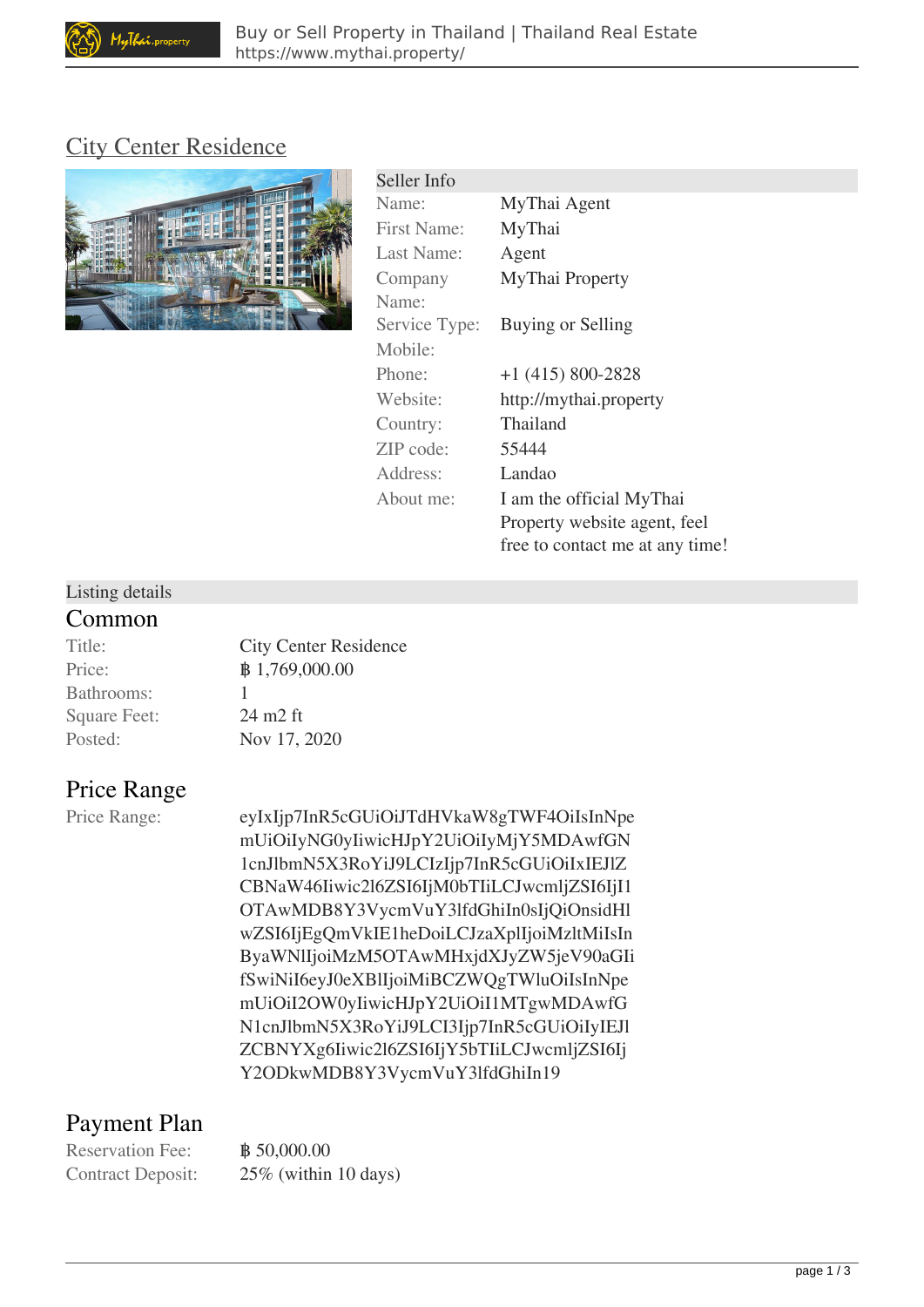

Instalments: 70% Handover: 5%

### **Location**

City: Pattaya

District: Central Pattaya

#### Description:

City Center Residence is an ideal choice for both investors and lifestyle buyers alike. Central Pattaya is still today the most popular location for both short-term and long-term renters alike to base themselves in the city and so apartments here will be very easy to rent out. Those buyers purchasing for personal use are sure to appreciate the highly convenient location right in the heart of... View more

City Center Residence is an ideal choice for both investors and lifestyle buyers alike. Central Pattaya is still today the most popular location for both short-term and long-term renters alike to base themselves in the city and so apartments here will be very easy to rent out. Those buyers purchasing for personal use are sure to appreciate the highly convenient location right in the heart of Pattaya.

The development consists of three eight-storey buildings, each of which offers studio and one-bedroom apartments which can be easily combined to form larger-sized units. All of the 800 apartments have been specially designed to maximize the use of internal space in order to create an ideal city centre pied-a-terre.

Unusually for city centre complexes where space is often quite limited, City Center Residence contains a full selection of facilities that you would normally expect to find only on larger resorts some way from the centre, including a large swimming pool and a fully equipped fitness centre for those who have indulged on eating out at the wide selection of